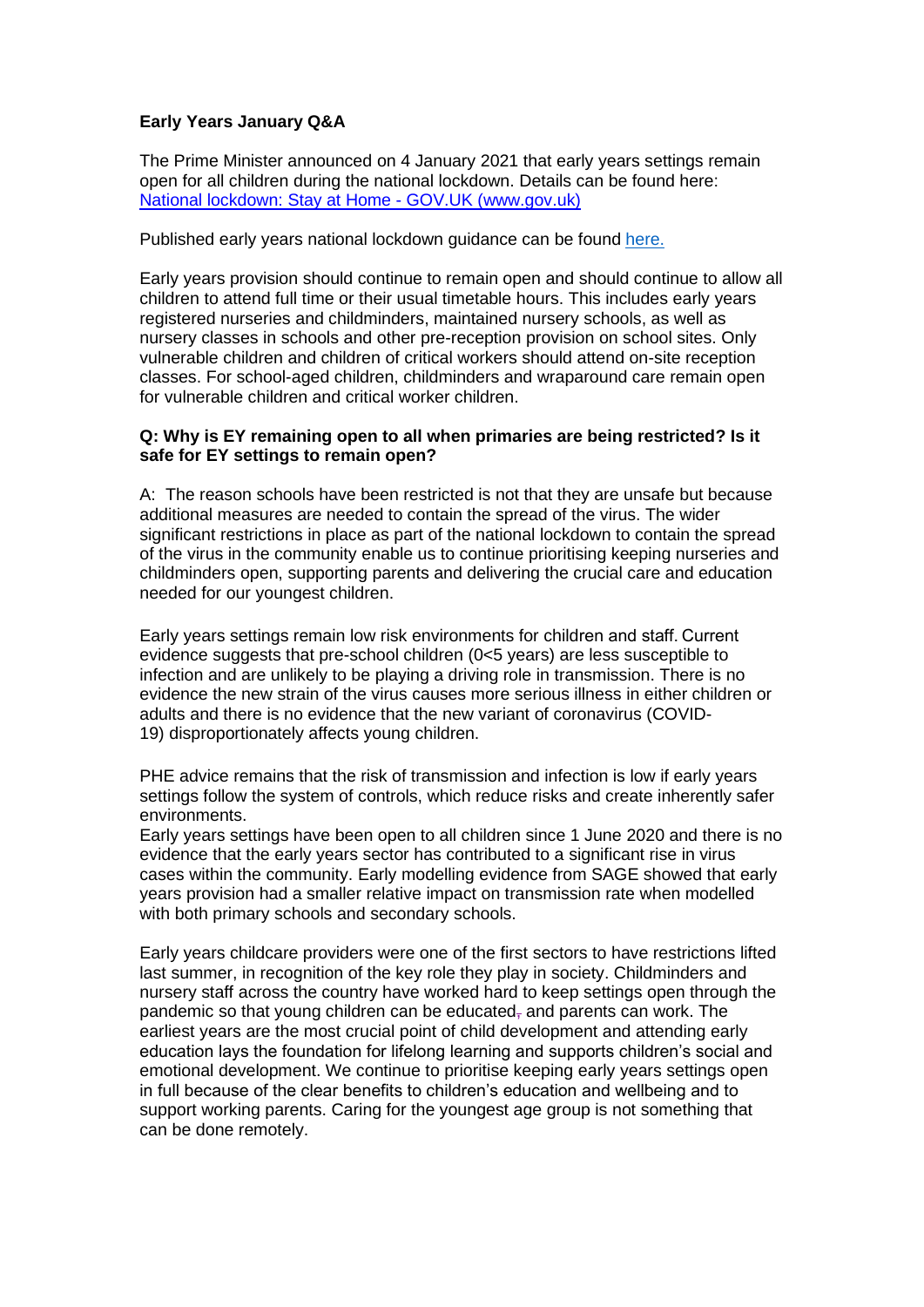## **Q: Should school-based nurseries remain open to all children? And what about Maintained Nursery Schools?**

A: Early years provision should continue to remain open and should continue to allow all children to attend full time or their usual timetable hours. This includes early years registered nurseries and childminders, maintained nursery schools, as well as nursery classes in schools and other pre-reception provision on school sites. Only vulnerable children and children of critical workers should attend on-site reception classes. This is the default position for all areas irrespective of national lockdown restrictions.

# **Q: Can PVI early years providers still operate on school sites?**

A: Yes, early years settings can remain open as normal and PVI providers should have access to their usual settings for this purpose.

# **Q: Can wraparound childcare continue?**

A: Wraparound childcare for school aged children can continue to open for vulnerable children and children of critical workers. Vulnerable children can continue to access wraparound childcare as normal; and children of critical workers can continue to access these settings where it is reasonably necessary to enable their parents / carers to work, search for work, to undertake training or education, or to attend a medical appointment or address a medical need.

# **Q: Can childminders continue to operate?**

A: Yes. Childminders can look after all early years children and those school-age children (from reception onwards) who are vulnerable or children of critical workers together.

# **Q: What is the position for Reception classes?**

A: Reception year is included within the arrangements for primary schools and during national lockdown should only be open for vulnerable children and children of critical workers.

# **Q Can children continue to attend multiple settings?**

**A:** Children can continue to attend multiple early years settings, although our guidance states that parents and carers should be encouraged to limit the number of settings their child attends, ideally ensuring their child only attends the same setting consistently.

For children of school age, only vulnerable children or children of critical workers should attend wraparound care.

# **Q: Can a child who is eligible for on-site education provision in school (eg the child of a critical worker) be cared for by a childminder instead of attending school?**'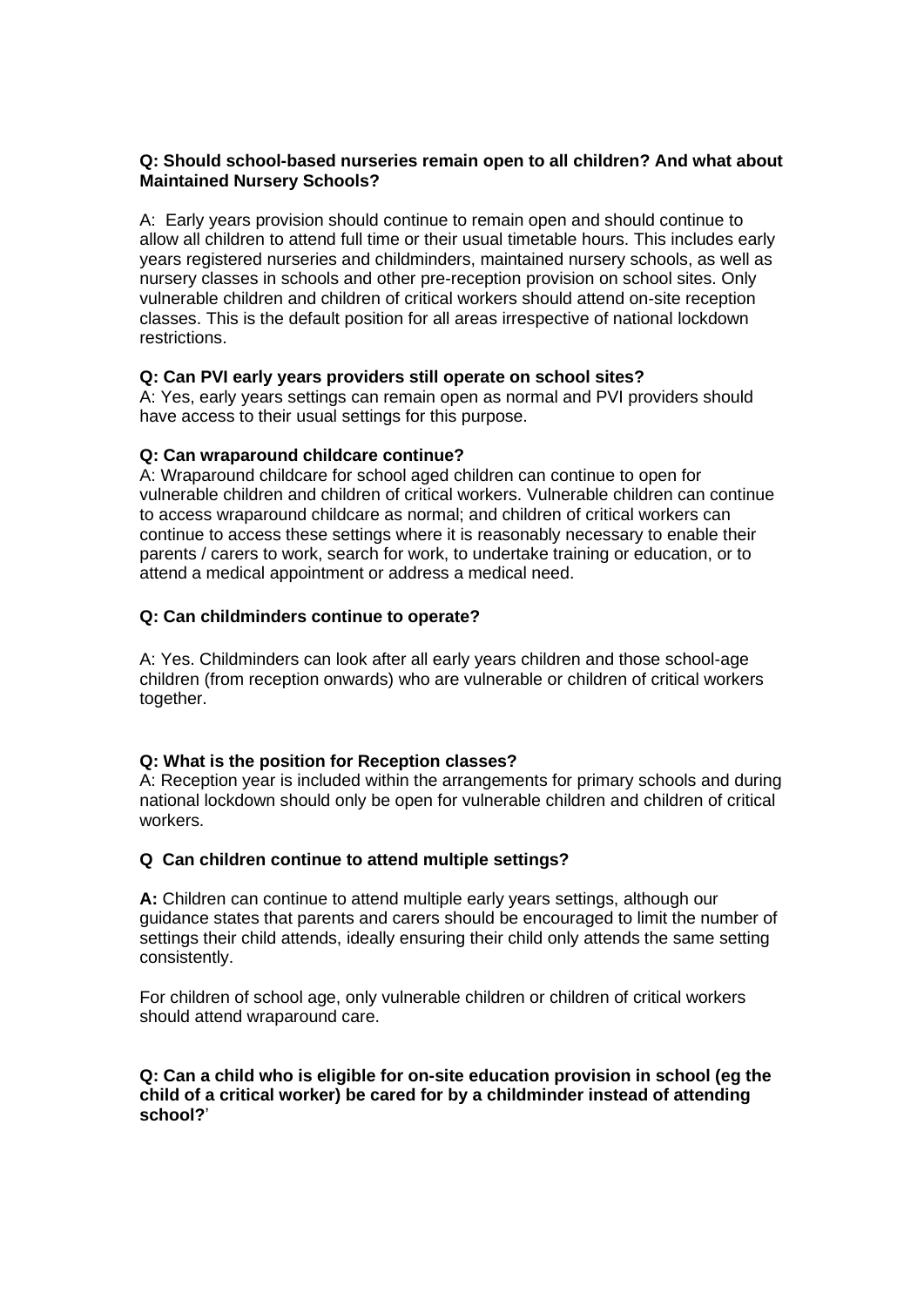Schools are expected to allow and strongly encourage vulnerable children and young people to attend, and parents/carers of vulnerable children and young people are strongly encouraged to take up the place.

Children with at least one parent or carer who is a critical worker can go to school and childcare, if required. Parents and carers who are critical workers should keep their school-aged children at home if they can.

# **Q: Will EY now be prioritised for testing?**

All essential workers continue to have access to priority testing via the online booking portal. This includes all education and childcare workers, including support and teaching staff, social workers and specialist education professionals. We are working with Local Authorities to test approaches to mass testing in Early Years settings via community mass testing approaches.

#### **Q: How should any outbreaks in early years settings be dealt with?**

A: By following the system of controls, settings will effectively reduce risks in their setting and create an inherently safer environment. To contain any outbreak, in some cases local health protection teams may recommend that a whole-site or group selfisolate as a precautionary measure. Whole setting closure based on cases within a setting will not generally be necessary and should not be considered except on the advice of health protection teams.

#### **Q: Why is PPE not required for EY staff and how they can remain safe now that transmission may be higher between younger children?**

A: PHE have advised no change is needed to the EY system of controls including the use of PPE and face coverings.

0-<5 year olds continue to have the lowest confirmed rates of coronavirus of all age groups, and there is no evidence that the new variant of coronavirus disproportionately affects young children.

Our guidance remains for early years settings that by following the system of controls settings reduce risks and create inherently safer environments.

#### **Q: Will Early Years staff now be prioritised for the vaccinations?**

**A:** Under the priority groups for the first phase of vaccine rollout, those over 50 years of age, and all those 16 years of age and over in a risk group, are eligible for vaccination within the first phase of the programme. This will include some staff in the early years sector.

Regarding the next phase of vaccine rollout, the Joint Committee on Vaccination and Immunisation (JCVI) have asked that the Department of Health and Social Care consider occupational vaccination in collaboration with other Government departments. The Department for Education is inputting into this cross governmental exercise.

#### **Q: What is the position on funding?**

We are funding nurseries as usual and all children are able to attend their early years setting in all parts of England. Where nurseries do see a drop in income from either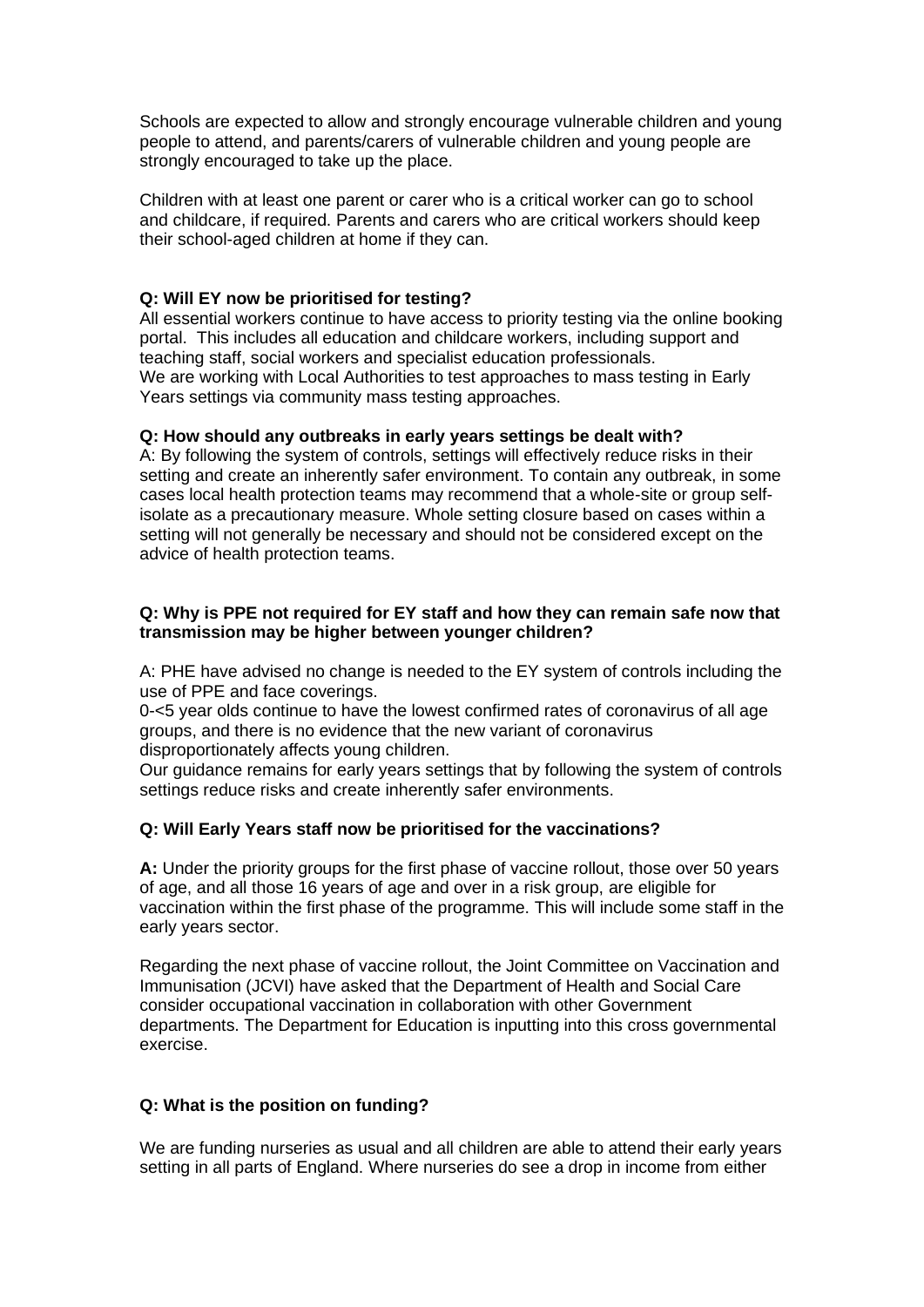parent-paid fees or income from DfE, they are able to use the furlough scheme. More detail on the furlough scheme is [here.](https://www.gov.uk/government/publications/coronavirus-covid-19-financial-support-for-education-early-years-and-childrens-social-care/coronavirus-covid-19-financial-support-for-education-early-years-and-childrens-social-care)

We do stay in regular contact with the early years sector, including on the subject of funding. We will be closely monitoring both parental take-up of places and the capacity and responses of providers, and will keep under constant review whether further action is needed.

Working parents on coronavirus support schemes will remain eligible for childcare support even if their income levels fall below the minimum requirement.

Information on the self-employment income support scheme can be found [here.](https://www.gov.uk/guidance/claim-a-grant-through-the-coronavirus-covid-19-self-employment-income-support-scheme)

## **Q Are there any recent figures to show the infection rates among young people - how nursery aged children compare with primary and secondary aged?**

A: Children under 5 continue to have the lowest rates of coronavirus of all age groups. Evidence shows that pre-school children are less susceptible to infection and are not playing a driving role in transmission.

PHE release a weekly [Flu and COVID 19 Surveillance Report,](https://assets.publishing.service.gov.uk/government/uploads/system/uploads/attachment_data/file/948638/Weekly_Flu_and_COVID-19_report_w53.pdf) which includes breakdowns of lab-confirmed COVID-19 cases. The most recent figures show confirmed cases per 100,000 among under 5s are slightly lower than among primary school ages, and a lot lower than secondary school ages. Case rates over time for under 5s do not rise before other parts of the community, so there is no evidence that under 5s drive transmission.

## **Q: What is the advice on Clinically Extremely Vulnerable (CEV) children and staff?**

A: The clinically extremely vulnerable are asked to resume shielding across England. The CEV should stay at home as much as possible, and leave only for exercise, health appointments or if it is essential. They should not attend the workplace or educational settings. Therefore CEV children should not attend educational settings and CEV staff should not attend their workplace.

Staff should talk to their employers about how they will be supported, including to work from home where possible.

## **Q: Can early years provision continue to run in locations such as places of worship, village halls, community centres?**

Yes. Regulations enable registered early years provision to operate in community settings and places of worship.

### **Q: Support groups for parents and children**

Support groups, such as for breastfeeding, postnatal, and baby and toddler groups, for the provision of support for parents and their children, that are necessary to deliver in person, can continue with up to 15 participants (children